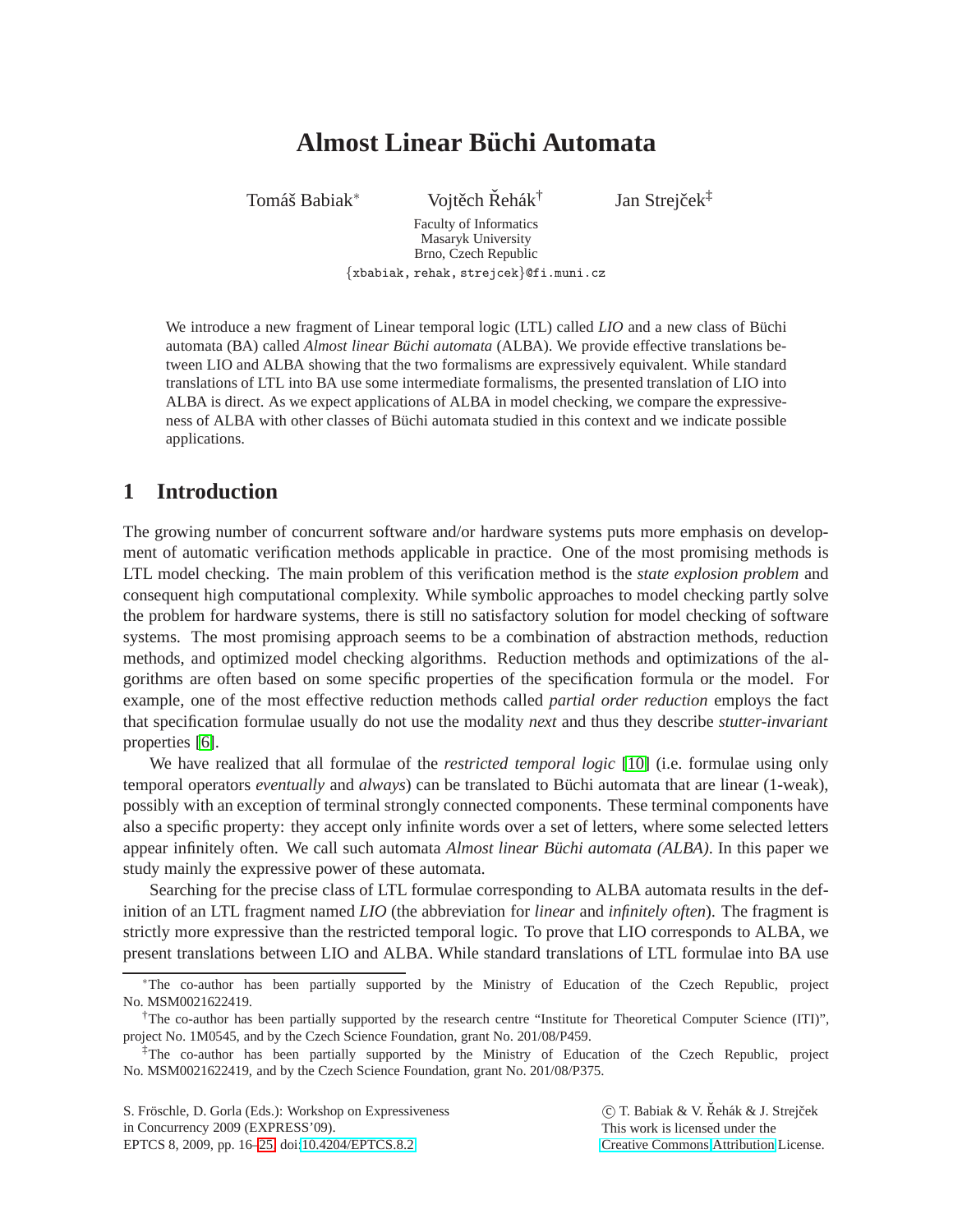either generalized Büchi automata  $[5]$  or alternating 1-weak Büchi automata  $[9, 13]$  $[9, 13]$  as an intermediate formalism, the presented translation of LIO to ALBA works directly. Further, there exist LIO formulae such that the corresponding Büchi automata created by the mentioned standard translations are not ALBA.

**Related work** Some observations regarding specific structure of Büchi automata corresponding to some LTL fragments have been already published in [\[1\]](#page-9-6). The paper states that two classes of Manna and Pnueli's hierarchy of temporal properties [\[8\]](#page-9-7), namely *guarantee* and *persistence* formulae, can be translated into *terminal* and *weak* automata, respectively. A Büchi automaton is *terminal*, if every accepting state has a loop transition under each letter. An automaton is weak if each strongly connected component consists either of accepting or non-accepting states. The paper also suggests some improvements of the standard model checking algorithms employing the specific structure of the considered property automata. Let us note that LIO is incomparable with both guarantee and persistence formulae.

The paper is structured as follows. Section [2](#page-1-0) recalls the definition of LTL and introduces LIO. Various kinds of Büchi automata including almost linear BA are defined in Section [3.](#page-2-0) Translations are presented in Section [4](#page-5-0) (ALBA  $\rightarrow$  LIO) and Section [5](#page-5-1) (LIO  $\rightarrow$  ALBA). Section [6](#page-9-8) sums up the presented results and mentions some topics for future research.

### <span id="page-1-0"></span>**2 Linear temporal logic (LTL)**

The syntax of *Linear Temporal Logic* (LTL) [\[11\]](#page-9-9) is defined as follows

$$
\varphi ::= tt \mid a \mid \neg \varphi \mid \varphi \vee \varphi \mid \varphi \wedge \varphi \mid F\varphi \mid G\varphi \mid X\varphi \mid \varphi \cup \varphi,
$$

where *tt* stands for *true*, *a* ranges over a countable set *AP* of *atomic propositions*, F, G, X, and U are modal operators called *eventually*, *always*, *next*, and *until*, respectively. The logic is interpreted over infinite words over the alphabet  $\Sigma = 2^{AP'}$ , where  $AP' \subseteq AP$  is a finite subset. Given a word  $u = u(0)u(1)u(2) \dots \in$  $(2^{AP'})^{\omega}$ , by *u<sub>i</sub>* we denote the *i*<sup>th</sup> suffix of *u*, i.e.  $u_i = u(i)u(i+1)...$ 

The semantics of LTL formulae is defined inductively as follows:

$$
u = tt
$$
  
\n
$$
u = a
$$
 iff  $a \in u(0)$   
\n
$$
u = \neg \phi
$$
 iff  $u \neq \phi$   
\n
$$
u = \phi_1 \lor \phi_2
$$
 iff  $u = \phi_1$  or  $u = \phi_2$   
\n
$$
u = \phi_1 \land \phi_2
$$
 iff  $u = \phi_1$  and  $u = \phi_2$   
\n
$$
u = F\phi
$$
 iff  $\exists i \ge 0$ .  $u_i = \phi$   
\n
$$
u = G\phi
$$
 iff  $\forall i \ge 0$ .  $u_i = \phi$   
\n
$$
u = \chi \phi
$$
 iff  $u_1 = \phi$   
\n
$$
u = \phi_1 \cup \phi_2
$$
 iff  $\exists i \ge 0$ .  $(u_i = \phi_2$  and  $\forall 0 \le j < i$ .  $u_j = \phi_1$ 

We say that a word *u satisfies*  $\varphi$  whenever  $u \models \varphi$ . Given an alphabet  $\Sigma$ , a formula  $\varphi$  defines the language

 $)$ 

$$
L^{\Sigma}(\varphi) = \{ u \in \Sigma^{\omega} \mid u \models \varphi \}.
$$

For a set  $\{O_1,\ldots,O_n\}$  of modalities, LTL $(O_1,\ldots,O_n)$  denotes the LTL fragment containing all formulae with modalities  $O_1, \ldots, O_n$  only. We will use mainly the fragments  $LTL(F, G)$  with modalities eventually and always and LTL() without any modalities. Note that an LTL() formula describes only a property of the first letter of an infinite word. Hence, we say that a letter  $e \in \Sigma$  satisfies an LTL() formula  $\alpha$ , written  $e \models \alpha$  iff  $ew \models \alpha$  for some  $w \in \Sigma^{\omega}$ .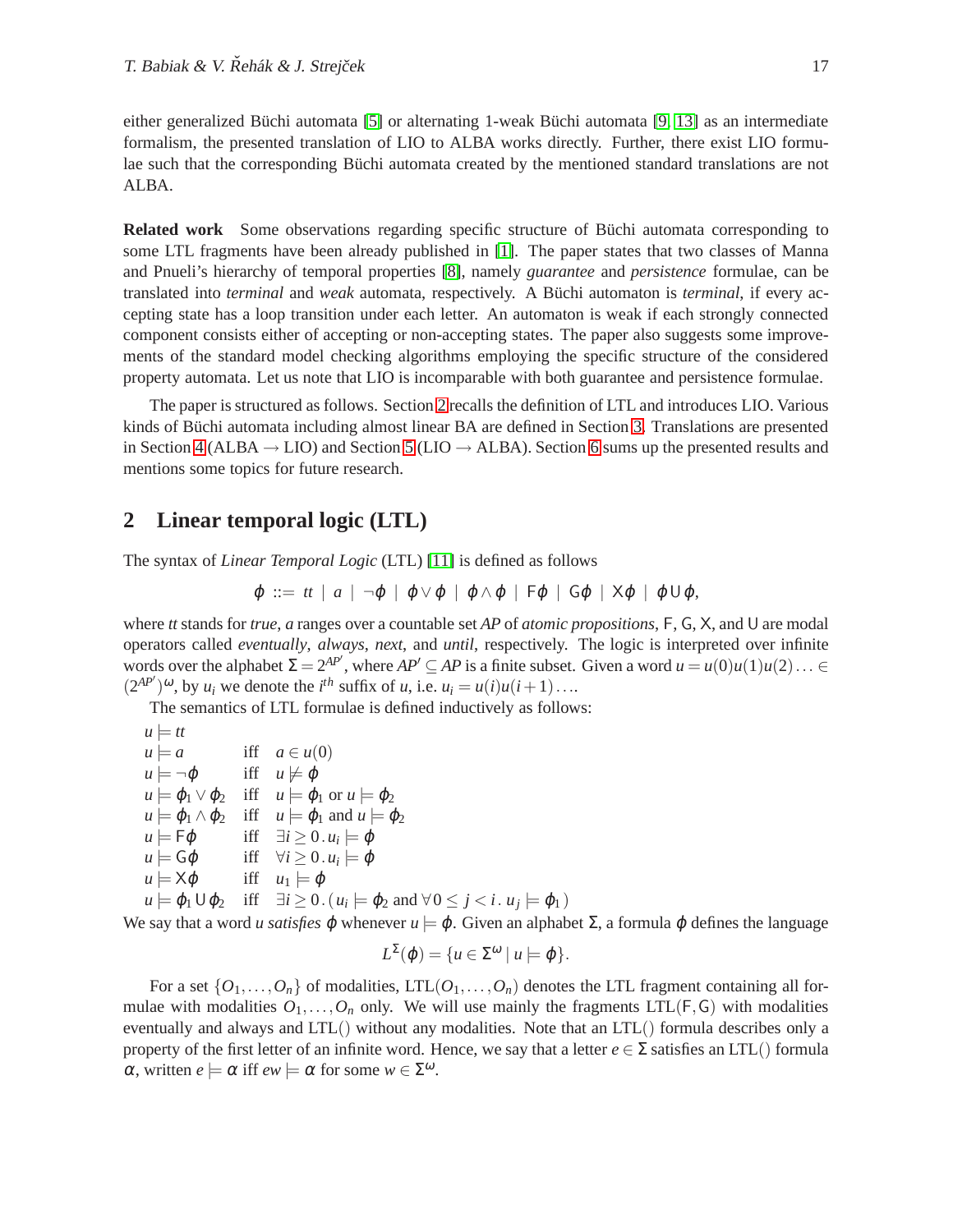#### **2.1 The LIO fragment**

The *LIO* fragment is defined as

$$
\varphi \ ::= \ \psi \ | \ \varphi \vee \varphi \ | \ \varphi \wedge \varphi \ | \ X\varphi \ | \ \alpha \cup \varphi,
$$

where  $\psi$  ranges over LTL(F, G) and  $\alpha$  over LTL().

The fragment does not fit into any standard taxonomy of LTL fragments (see [\[12\]](#page-9-10)), but it is a generalization of two standard LTL fragments:

- LTL( $F, G$ ) the fragment of all LTL formulae using operators  $F$  and  $G$  only. This fragment is also known as *restricted temporal logic* [\[10\]](#page-9-2).
- flatLTL<sup>+</sup>(U,X) the fragment of all flat LTL(U,X) formulae in positive form. A formula is *flat* [\[2\]](#page-9-11) if the left subformula of each U operator is from LTL(). A formula is in *positive* form if there is no modal operator in the scope of any negation.

In Subsection [3.2](#page-4-0) we show that LIO contains also all languages expressible as negations of LTL<sup>det</sup> for-mulae. The fragment LTL<sup>det</sup> is better known as the common fragment of CTL and LTL [\[7\]](#page-9-12).

The LIO fragment covers many specification formulae frequently used in the context of model checking, for example typical response formulae of the form  $G(a \Rightarrow Fb)$ . In fact, it is more important that LIO contains negations of these formulae, as only the negations needs to be translated into Büchi automata.

### <span id="page-2-0"></span>**3 Buchi automata (BA) ¨**

**Definition 1.** *A* Büchi automaton *(BA or* automaton *for short)* is a tuple  $A = (\Sigma, Q, q_0, \delta, F)$ *, where* 

- $\Sigma$  *is a finite* alphabet,
- *Q is a finite set of* states*,*
- $q_0 \in Q$  *is an* initial state,
- $\delta$  :  $Q \times \Sigma \rightarrow 2^Q$  *is a* transition function, and
- $F \subseteq Q$  *is a set of* accepting states.

We usually write  $p \stackrel{e}{\rightarrow} q$  instead of  $q \in \delta(p,e)$ . A Büchi automaton is traditionally seen as a directed graph where nodes are the states and there is an edge leading from *p* to *q* and labelled by *e* whenever  $p \stackrel{\partial}{\rightarrow} q$ . An edge  $p \stackrel{e}{\rightarrow} p$  is called a *loop* on *p*.

A *run*  $\pi$  over an infinite word  $u(0)u(1)u(2)... \in \Sigma^{\omega}$  is a sequence

$$
\pi = r_0 \stackrel{u(0)}{\rightarrow} r_1 \stackrel{u(1)}{\rightarrow} r_2 \stackrel{u(2)}{\rightarrow} \ldots
$$

where  $r_0 = q_0$  is the initial state. The run is *accepting* if some accepting state occurs infinitely often in the sequence  $r_0, r_1, \ldots$  The *language L(A)* defined by automaton *A* is the set of all infinite words *u* such that the automaton has an accepting run over *u*.

A state *q* is *reachable* from *p*, written  $p \stackrel{*}{\rightarrow} q$ , if  $p = q$  or there exists a sequence

$$
r_0 \stackrel{u(0)}{\rightarrow} r_1 \stackrel{u(1)}{\rightarrow} r_2 \stackrel{u(2)}{\rightarrow} \dots \stackrel{u(n)}{\rightarrow} r_{n+1}
$$

where  $p = r_0$  and  $q = r_{n+1}$ .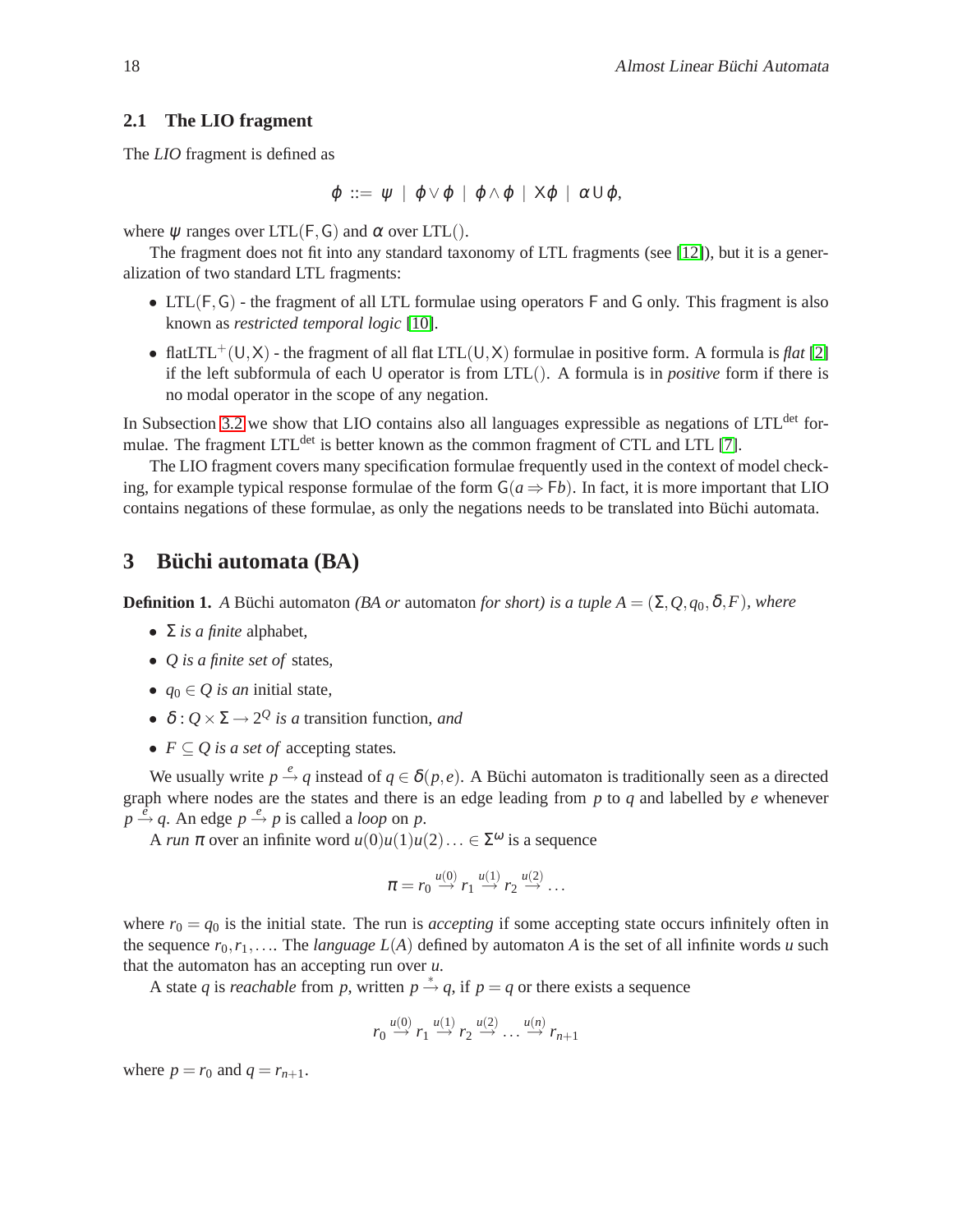A *strongly connected component* (SCC or *component* for short) is a maximal set of states  $S \subseteq Q$  such that  $p \stackrel{*}{\rightarrow} q$  holds for every  $p, q \in S$ . Note that every state of an automaton belongs to exactly one strongly connected component.

Several special classes of Büchi automata have been considered in the context of model checking so far. A Büchi automaton  $(\Sigma, Q, q_0, \delta, F)$  is called

- *terminal* if for each  $p \in F$  and  $a \in \Sigma$  it holds that  $\delta(p, a) \neq \emptyset$  and  $\delta(p, a) \subseteq F$ ,
- *weak* if every SCC of the automaton contains only accepting states or only non-accepting states,
- *k*-weak for some  $k > 0$  if it is weak and every SCC contains at most *k* states,
- *linear* or *very weak* if it is 1-weak.

Linear Büchi automata can be alternatively defined as automata where each SCC consists of one state, i.e. each cycle is a loop.

Given an automaton *A* and its state  $q$ , by  $A_q$  we denote the automaton *A* where the initial state is changed to *q*. Further, a strongly connected component *S* is called *terminal* if for all  $p \in S$  it holds that  $p \stackrel{a}{\rightarrow} q$  implies  $q \in S$ . To improve the notation, we often label a transition of a Büchi automaton with an LTL() formula  $\alpha$  meaning that there is a transition under each  $e \in \Sigma$  satisfying  $\alpha$ .

#### **3.1 Almost linear Büchi automata (ALBA)**

In this section we introduce a new kind of Büchi automata and describe its relation to the previously defined types.

**Definition 2.** Almost linear Büchi automaton *(ALBA) is a Büchi automaton A over an alphabet*  $\Sigma = 2^{AP'}$ *such that every non-terminal SCC contains just one state and for every terminal component S there exists a formula*

$$
\rho = G\alpha_0 \wedge \bigwedge_{1 \leq i \leq n} G F \alpha_i
$$

*such that n*  $\geq 0$ ,  $\alpha_0, \alpha_1, \ldots, \alpha_n \in \text{LTL}$ ), and for every  $q \in S$  it holds that  $L(A_q) = L^{\Sigma}(\rho)$ .

Note that our condition on terminal components does not describe their concrete structure. In fact, a formula  $G\alpha_0 \wedge \bigwedge_{0 \leq i \leq n} G F \alpha_i$  can be translated into a (Büchi automaton with a single) component in at least three reasonable ways. We illustrate them by automata corresponding to the formula  $\rho = \mathsf{G} t t \wedge \mathsf{G} t t$  $GFa<sub>1</sub> \wedge GFa<sub>2</sub>$ .

- 1. If we want to minimize the number of transitions and states of the automaton, we create just a "cycle" depicted on Figure [1.](#page-4-1)
- 2. In the context of LTL model checking, a Büchi automaton *A* derived from an LTL formula is usually used to build a *product automaton* that accepts all words accepted by *A* and corresponding to some behaviour of the verified system. Model checking algorithms then decide whether there is an accepting cycle in the product automaton or not. If we want to keep the number of states of *A* minimal and to shorten the length of potential cycles in product automata, we add to the automaton *A* some shortcuts, see Figure [2.](#page-4-2)
- 3. If we want to minimize the length of potential cycles in product automata without regard to the number of states, we translate the formula  $\rho$  into the automaton given in Figure [3.](#page-4-3) Note that the number of states is exponential in the length of  $\rho$ , while it is only linear in the previous two cases.

In practice, the second kind of translation is usually chosen.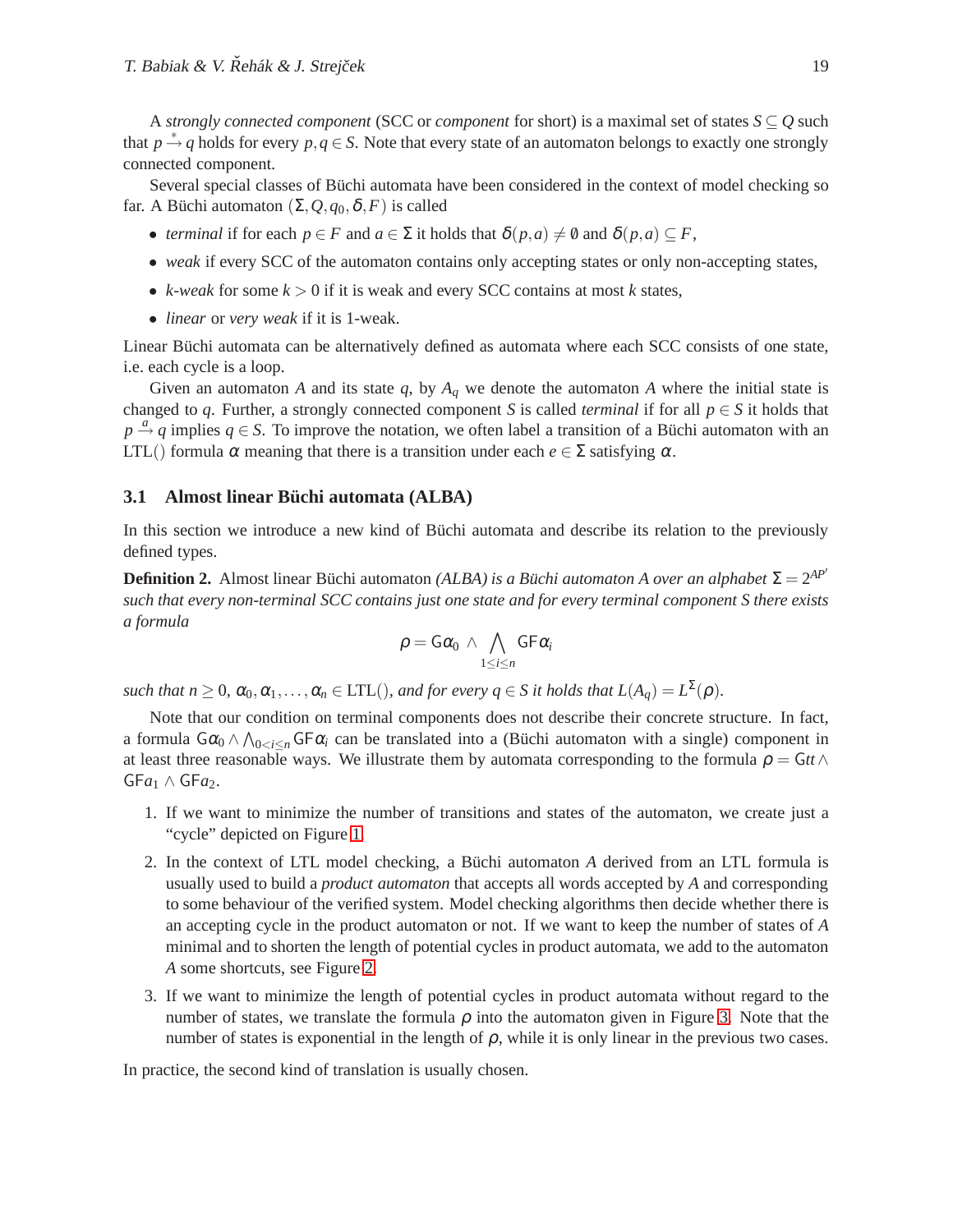

<span id="page-4-1"></span>Figure 1: Minimal number of transitions.

<span id="page-4-2"></span>Figure 2: Minimal number of states and shortcuts.



<span id="page-4-3"></span>Figure 3: Shortest cycles in product automata.

#### <span id="page-4-0"></span>**3.2 Hierarchy of Büchi automata classes**

Figure [4](#page-5-2) depicts the hierarchy of the mentioned classes of Büchi automata. A line between two classes means that the upper class is strictly more expressible than the lower class. If the figure does not indicate such a relation between a pair of classes, then the classes are incomparable.

Indicated inclusions follow directly from definitions of the classes. The strictness of these inclusions is always easy to prove and the same holds also for the indicated incomparability relations. Note that only two of the considered classes can express the language of the formula GF*a*: ALBA and the general class.

It is worth mentioning that the class of linear BA is expressively equivalent to negations of LTL<sup>det</sup> formulae [\[7\]](#page-9-12).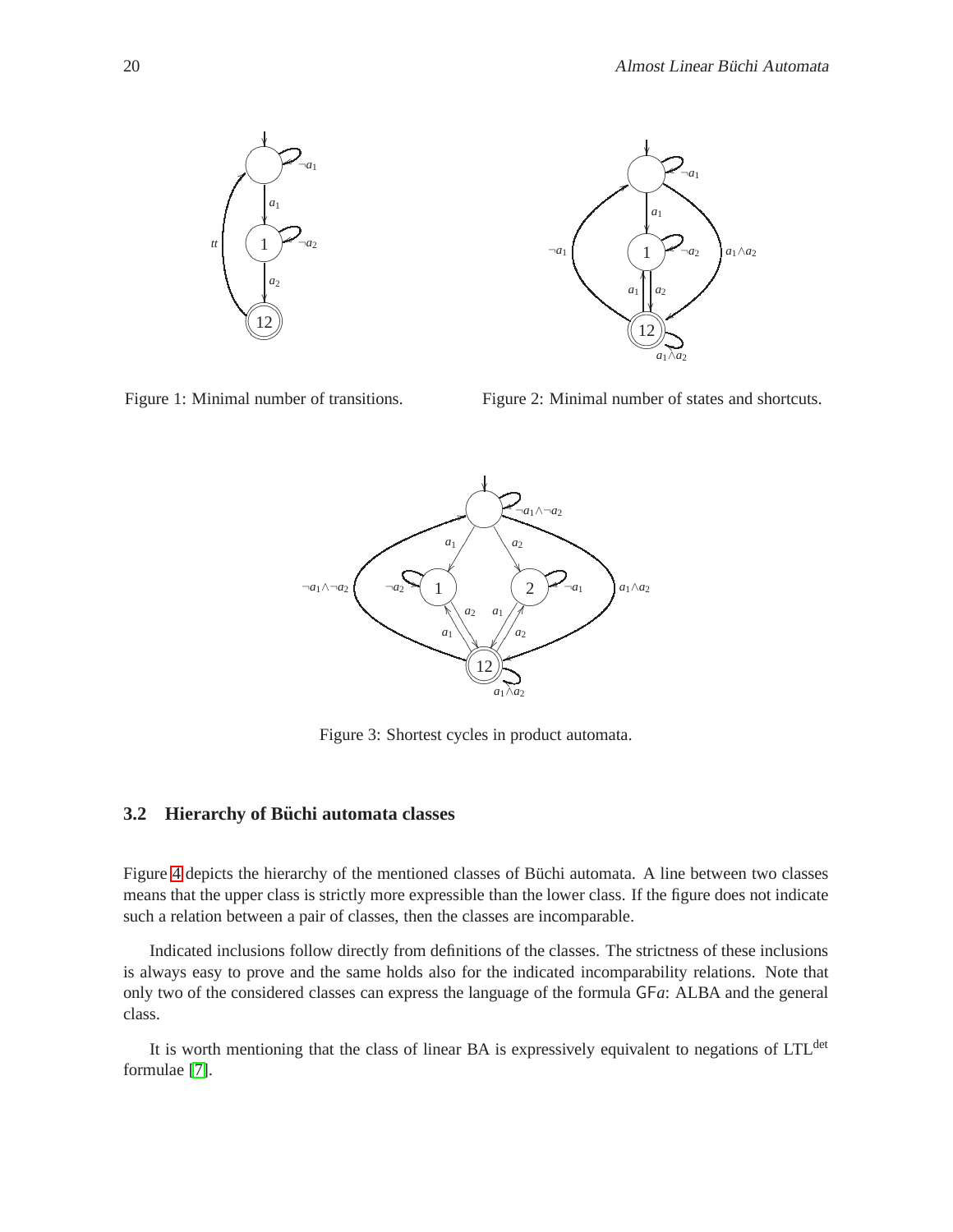

<span id="page-5-2"></span>Figure 4: Hierarchy of Büchi automata classes.

## <span id="page-5-0"></span>**4 Translation ALBA** → **LIO**

Let  $A = (\Sigma, Q, q_0, \delta, F)$  be an ALBA. For every state  $q \in Q$ , we recursively define a LIO formula  $\varphi(q)$ such that  $L(A_q) = L^{\Sigma}(\varphi(q))$ . There are two cases:

• *q* is in a terminal strongly connected component. Due to the definition of ALBA, there exists a formula

$$
\rho = \mathsf{G}\alpha_0 \,\land\, \bigwedge_{1\leq i\leq n} \mathsf{G}\mathsf{F}\alpha_i
$$

such that  $n \geq 0$ ,  $\alpha_0, \alpha_1, \ldots, \alpha_n \in \text{LTL}(\text{).}$  We set  $\varphi(q) = \rho$ . Note that  $\rho$  is a formula of LTL(F, G).

• *q* is not in any terminal component. Let  $q \stackrel{a_1}{\rightarrow} q$ ,  $q \stackrel{a_2}{\rightarrow} q$ , ...,  $q \stackrel{a_n}{\rightarrow} q$  be all loops on *q* and  $q \stackrel{b_1}{\rightarrow} q_1$ ,  $q \stackrel{b_2}{\rightarrow} q_2, \ldots, q \stackrel{b_m}{\rightarrow} q_m$  be all transitions leading from *q* to other states. Then we set

$$
\varphi(q) = \begin{cases}\n\left(\bigvee_{0 < i \leq n} a_i\right) \cup \bigvee_{0 < j \leq m} (b_j \wedge \mathsf{X}\varphi(q_j)) & \text{if } q \notin F, \\
\left(\left(\bigvee_{0 < i \leq n} a_i\right) \cup \bigvee_{0 < j \leq m} (b_j \wedge \mathsf{X}\varphi(q_j))\right) \vee G \bigvee_{0 < i \leq n} a_i & \text{if } q \in F.\n\end{cases}
$$

Note that  $\varphi(q)$  is in LIO assuming that all  $\varphi(q_i)$  are in LIO.

The correctness of the recursion follows from the fact that *A* is linear (except the terminal components). The whole automaton then corresponds to the formula  $\varphi(q_0)$ .

# <span id="page-5-1"></span>**5 Translation LIO** → **ALBA**

In this section, we always assume that LIO formulae are in *positive form*, i.e. no temporal operator is in scope of any negation. Every LIO formula can be transformed into this form using the following equivalences.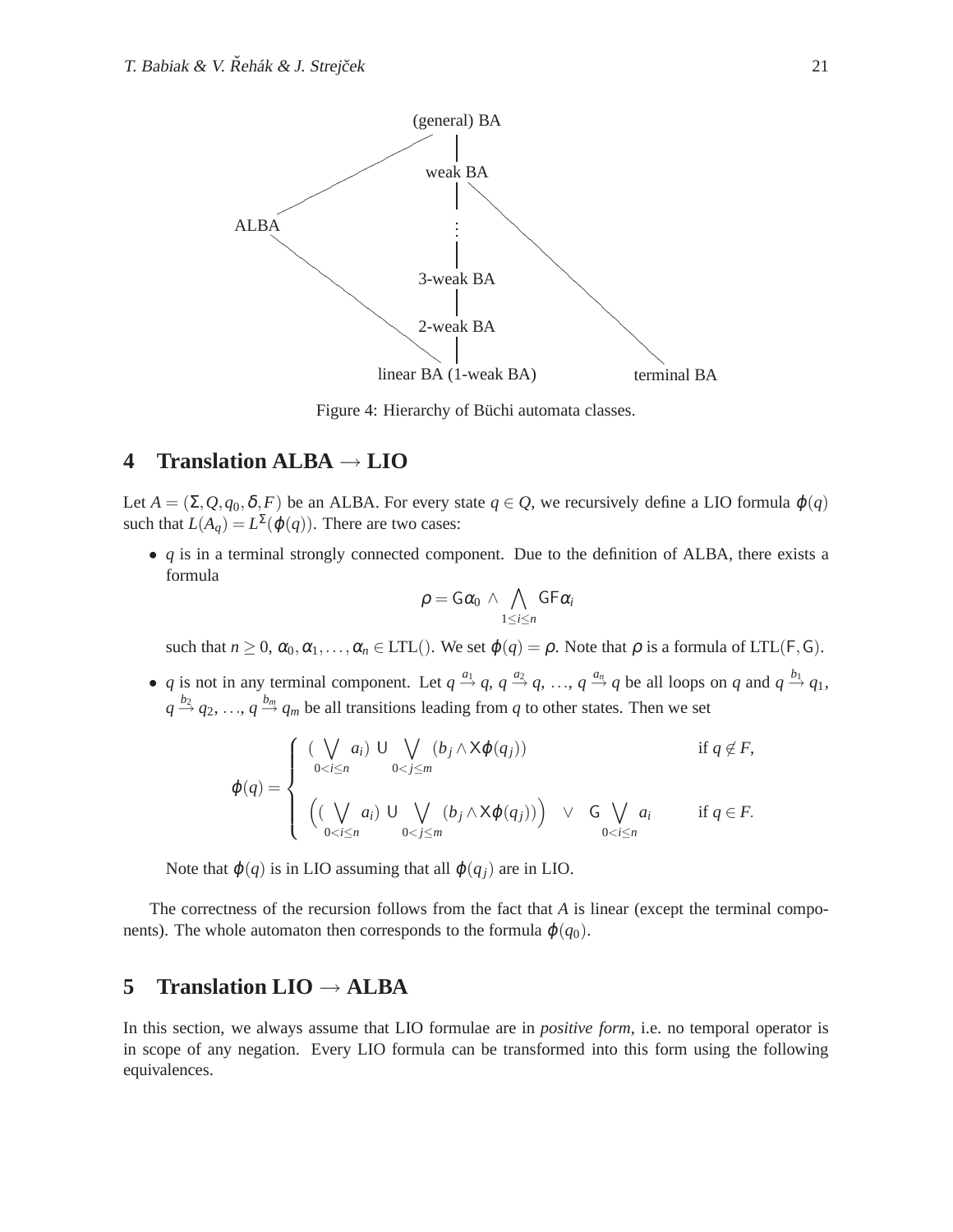$\neg \mathsf{F}\varphi \equiv \mathsf{G}\neg \varphi$   $\neg \mathsf{G}\varphi \equiv \mathsf{F}\neg \varphi$   $\neg (\varphi_1 \wedge \varphi_2) \equiv \neg \varphi_1 \vee \neg \varphi_2$   $\neg (\varphi_1 \vee \varphi_2) \equiv \neg \varphi_1 \wedge \neg \varphi_2$ 

For each LIO formula  $\varphi$ , we define its *size* as follows:

- if  $\varphi$  is in LTL(), we set  $size(\varphi) = 1$ ,
- if  $\varphi$  is not in LTL(), we define its size recursively:

$$
size(\varphi_1 \vee \varphi_2) = size(\varphi_1) + 1 + size(\varphi_2)
$$
  
\n
$$
size(\varphi_1 \wedge \varphi_2) = size(\varphi_1) + 1 + size(\varphi_2)
$$
  
\n
$$
size(\mathsf{F}\varphi) = 1 + size(\varphi)
$$
  
\n
$$
size(\mathsf{G}\varphi) = 2 * size(\varphi)
$$
  
\n
$$
size(\mathsf{X}\varphi) = 1 + size(\varphi)
$$
  
\n
$$
size(\alpha \cup \varphi) = 1 + size(\varphi)
$$

Let *S* be a finite set of LIO formulae. We define its size as

$$
size(0) = (0,-) size(S) = (k, (i_k, i_{k-1},...,i_1))
$$

where  $k = max\{size(\varphi) | \varphi \in S\}$  and  $i_j = |\{\varphi | \varphi \in S \land size(\varphi) = j\}|$  for each  $k \ge j \ge 1$ . Finally, we define a strict (lexicographical) order < on sizes of these sets in the following way.

$$
(k,(i_k,i_{k-1},\ldots,i_1)) < (l,(j_l,j_{l-1},\ldots,j_1)) \iff k < l \lor (k = l \land \exists k \ge m \ge 1 : i_m < j_m \land \forall k \ge n > m : i_n = j_n)
$$

The translation is based on transformation of a LIO formula into an equivalent formula of a special form. Formally, to every LIO formula  $\varphi$  we assign a set  $R(\varphi) \subseteq \text{LTL}(\cdot) \times P_{\text{fin}}(\text{LIO})$ , where  $P_{\text{fin}}(\text{LIO})$  is the set of all finite subsets of LIO, such that

$$
\varphi \equiv \bigvee_{(\alpha,S)\in R(\varphi)} (\alpha \wedge X \bigwedge_{\sigma\in S} \sigma).
$$

The set  $R(\varphi)$  is defined recursively. The recursion is always bounded as each  $R(\varphi')$  appearing in the definition of  $R(\varphi)$  satisfies  $size(\varphi') < size(\varphi)$ . In the following,  $\alpha$  always represents a formula of LTL(). We define  $R(\varphi)$  according to the structure of  $\varphi$ .

- $\alpha$   $R(\alpha) = \{(\alpha, \emptyset)\}\$ •  $\boxed{\varphi_1 \vee \varphi_2}$   $R(\varphi_1 \vee \varphi_2) = R(\varphi_1) \cup R(\varphi_2)$  $\bullet$   $\boxed{\varphi_1 \wedge \varphi_2}$   $R(\varphi_1 \wedge \varphi_2) = \{(\alpha_1 \wedge \alpha_2, S_1 \cup S_2) \mid (\alpha_1, S_1) \in R(\varphi_1), (\alpha_2, S_2) \in R(\varphi_2)\}\$  $\boxed{\mathsf{F}\varphi_0}$   $R(\mathsf{F}\varphi_0) = \{(tt, \{\mathsf{F}\varphi_0\})\} \cup R(\varphi_0)$
- $\overline{X\varphi_0}$   $R(X\varphi_0) = \{(tt, \{\varphi_0\})\}$
- $\alpha \cup \varphi_0$   $R(\alpha \cup \varphi_0) = \{(\alpha, \{\alpha \cup \varphi_0\})\} \cup R(\varphi_0)$
- $\lceil \mathcal{G}\varphi_0 \rceil$  This case is divided into the following subcases according to the structure of  $\varphi_0$ :

$$
- \overline{\alpha} R(G\alpha) = \{ (\alpha, \{G\alpha\}) \}
$$
  
-  $\overline{\varphi_1 \wedge \varphi_2} R(G(\varphi_1 \wedge \varphi_2)) = R(G\varphi_1 \wedge G\varphi_2)$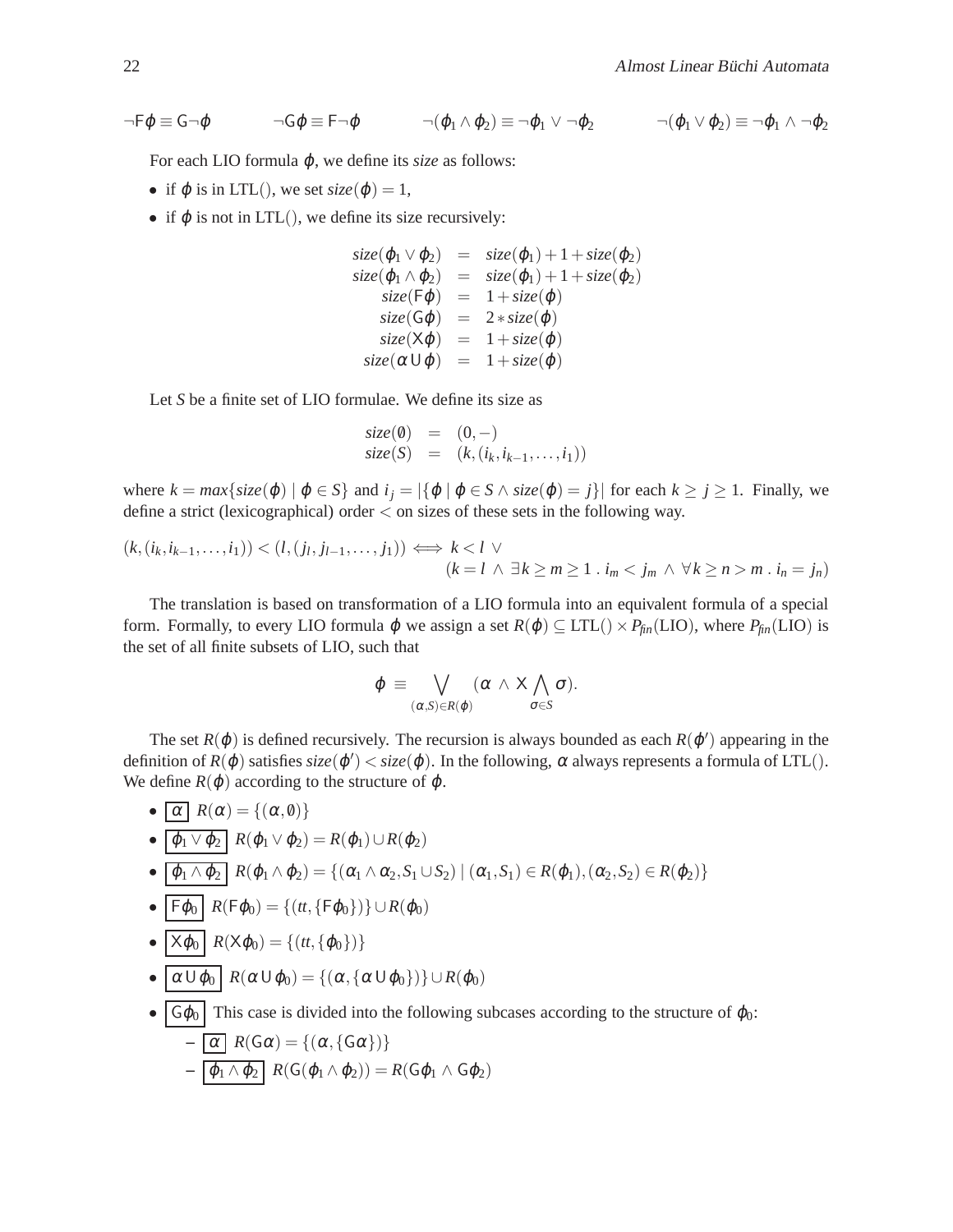$F\varphi_1$  This case is again divided into the following subcases according to the structure of  $\varphi_1$ :  $\ast \lceil \alpha \rceil R(\mathsf{GF}\alpha) = \{(tt, \{\mathsf{GF}\alpha\})\}$ 

$$
\ast \overline{\varphi_3 \vee \varphi_4} R(GF(\varphi_3 \vee \varphi_4)) = R(GF\varphi_3) \cup R(GF\varphi_4)
$$

 $\langle \phi_3 \wedge \phi_4 |$  As conjunction is an associative operator, we can see it as an operator of arbitrary arity and we can assume that all conjuncts are not conjunctions. Then either all conjuncts are formulae of LTL() (i.e.  $\varphi_3 \wedge \varphi_4 \in \text{LTL}$ ) - this case has been already covered by the Case GF $\alpha$ ), or at least one conjunct has the form  $\varphi_5 \vee \varphi_6$  or  $F\varphi_5$  or G $\varphi_5$ . Let  $\varphi_4$  be this conjunct and  $\varphi_3$  be conjunction of all the other conjuncts. We proceed according to the structure of  $\varphi_4$ .

$$
\frac{\varphi_5 \vee \varphi_6}{R(GF(\varphi_3 \wedge (\varphi_5 \vee \varphi_6)))} = GF(\varphi_3 \wedge \varphi_5) \vee GF(\varphi_3 \wedge \varphi_6), \text{ we set}
$$
  

$$
\frac{R(GF(\varphi_3 \wedge (\varphi_5 \vee \varphi_6)))}{F(\varphi_5)} = R(GF(\varphi_3 \wedge \varphi_5)) \cup R(GF(\varphi_3 \wedge \varphi_6)).
$$
  

$$
\frac{F(\varphi_5)}{R(GF(\varphi_3 \wedge \varphi_5))} = (GF(\varphi_3) \wedge (GF(\varphi_3)), \text{ we set}
$$

$$
R(GF(\varphi_3 \wedge F\varphi_5)) = R((GF\varphi_3) \wedge (GF\varphi_5)).
$$
  
 
$$
G\varphi_5 \wedge G\varphi_5 = (GF\varphi_3) \wedge (GFG\varphi_5) \equiv (GF\varphi_3) \wedge (FG\varphi_5),
$$
 we set  
 
$$
R(GF(\varphi_3 \wedge G\varphi_5)) = R((GF\varphi_3) \wedge (FG\varphi_5)).
$$

$$
\kappa(\text{G}\Gamma(\varphi_3 \wedge \text{G}\varphi_5)) = \kappa((\text{G}\Gamma\varphi_3))
$$
  
 
$$
* \overline{F\varphi_3} R(\text{G}\Gamma\varphi_3) = R(\text{G}\Gamma\varphi_3)
$$

$$
*\overline{\overline{\mathsf{G}\varphi_3}}\overline{R(\mathsf{GFG}\varphi_3)} = R(\mathsf{FG}\varphi_3)
$$

 $\boxed{\varphi_1 \vee \varphi_2}$  The situation is similar to the Case GF( $\varphi_2 \wedge \varphi_4$ ). Hence, either  $\varphi_1 \vee \varphi_2 \in \text{LTL}()$ (this has been already solved in Case  $G\alpha$ ), or we can assume that  $\varphi_2$  has the form  $\varphi_3 \wedge \varphi_4$  or  $F\varphi_3$  or  $G\varphi_3$ . We proceed according to the structure of  $\varphi_2$ .

\* 
$$
\frac{(\varphi_3 \wedge \varphi_4)}{(\varphi_4))} \mathop{\rm As} \ G(\varphi_1 \vee (\varphi_3 \wedge \varphi_4)) \equiv G(\varphi_1 \vee \varphi_3) \wedge G(\varphi_1 \vee \varphi_4), \text{ we set } R(G(\varphi_1 \vee (\varphi_3 \wedge \varphi_4))) = \{(\alpha_1 \wedge \alpha_2, S_1 \cup S_2) \mid (\alpha_1, S_1) \in R(G(\varphi_1 \vee \varphi_3)), (\alpha_2, S_2) \in R(G(\varphi_1 \vee \varphi_4))\}.
$$
  
\* 
$$
\frac{F\varphi_3}{F\varphi_3} \mathop{\rm As} \ G(\varphi_1 \vee F\varphi_3) \equiv (G\varphi_1) \vee F(\varphi_3 \wedge XG\varphi_1) \vee GF\varphi_3 \equiv (G\varphi_1) \vee \# \cup (\varphi_3 \wedge (XG\varphi_1)) \vee GF\varphi_3,
$$
we set 
$$
R(G(\varphi_1 \vee F\varphi_3)) = R(G\varphi_1) \cup R(\# \cup (\varphi_3 \wedge (XG\varphi_1))) \cup R(GF\varphi_3).
$$

\* 
$$
\boxed{G\varphi_3}
$$
  $R(G(\varphi_1 \vee G\varphi_3))$ : Here we consider only the following two structures of the whole subformula  $\varphi_1 \vee G\varphi_3$  (the other possibilities fit to some of the previous cases):

$$
\begin{aligned}\n&\cdot \frac{\bigvee_{\varphi' \in G} \mathsf{G} \varphi' \bigwedge \mathsf{As} \mathsf{G}(\bigvee_{\varphi' \in G} \mathsf{G} \varphi') \equiv \bigvee_{\varphi' \in G} (\mathsf{G} \varphi'), \text{ we set} \\
&\cdot \frac{R(\mathsf{G}(\bigvee_{\varphi' \in G} \mathsf{G} \varphi')) = \bigcup_{\varphi' \in G} R(\mathsf{G} \varphi')}{\alpha \vee \bigvee_{\varphi' \in G} \mathsf{G} \varphi'} \text{As} \mathsf{G}(\alpha \vee \bigvee_{\varphi' \in G} \mathsf{G} \varphi') \equiv \\
&\cdot \frac{(\mathsf{G}\alpha) \vee \bigvee_{\varphi' \in G} (\mathsf{G} \varphi') \vee \bigvee_{\varphi' \in G} (\alpha \wedge \mathsf{X} \mathsf{G}(\alpha \vee \mathsf{G} \varphi'), \text{ we set}}{R(\mathsf{G}(\alpha \vee \bigvee_{\varphi' \in G} \mathsf{G} \varphi')) = R(\mathsf{G}\alpha) \cup \bigcup_{\varphi' \in G} R(\mathsf{G}\varphi') \cup \bigcup_{\varphi' \in G} \{(\alpha, \mathsf{G}(\alpha \vee \mathsf{G} \varphi')\})\}.\n\end{aligned}
$$

$$
- \boxed{\mathsf{G}\varphi_1} \ R(\mathsf{G}\mathsf{G}\varphi_1) = R(\mathsf{G}\varphi_1)
$$

Moreover, for every finite set of LIO formulae, we define

$$
R(S) = R(\bigwedge_{\varphi \in S} \varphi).
$$

In particular,  $R(\emptyset) = \{(tt, \emptyset)\}.$ 

<span id="page-7-0"></span>Before we provide the construction of ALBA automaton for a given LIO formula, we mention some crucial observations. First of all, one can readily confirm the following observation.

**Lemma 3.** *For every*  $(\alpha, S) \in R(\varphi)$  *it holds that, for each*  $\varphi' \in S$ *, either*  $\varphi' = \varphi$  *or size* $(\varphi') <$ *size* $(\varphi)$ *.*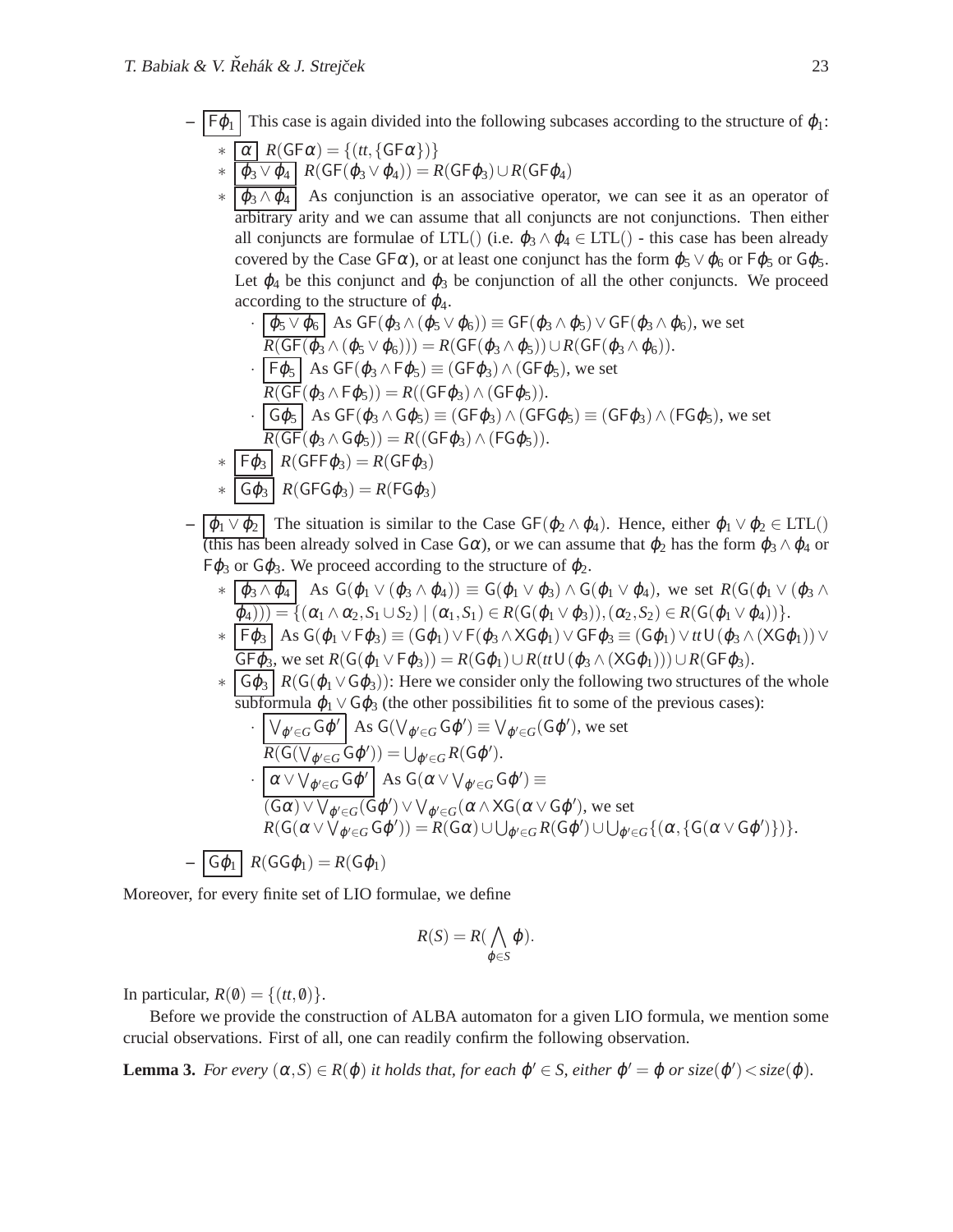In fact, there are only five cases where  $\phi' = \phi$ , namely if  $\phi$  has the form  $\mathsf{F}\phi_0$  or  $\alpha \cup \phi_0$  or  $\mathsf{G}\alpha$  or  $\mathsf{G}\mathsf{F}\alpha$ or  $G(\alpha \vee G\varphi')$  (this is a special case of the form  $G(\alpha \vee \bigvee_{\varphi' \in G} G\varphi')$ ). Lemma [3](#page-7-0) together with an analysis of the listed cases directly implies the following property.

<span id="page-8-2"></span><span id="page-8-0"></span>**Lemma 4.** *For every*  $(\alpha, S) \in R({\varphi}$ *, either*  $S = {\varphi}$  *or size*( $S$ ) < *size*( ${\varphi}$ )*.* 

This lemma immediately implies the following one.

**Lemma 5.** Let *S* be a finite set of LIO formulae in positive form. For every  $(\alpha, S') \in R(S)$  it holds that  $S = S'$  *or size*(*S'*)  $\lt$  *size*(*S*)*.* 

If we look at the five cases mentioned above Lemma [4,](#page-8-0) we can easily see that only two of them have the property that  $R(\phi) = (\alpha, \phi)$ , namely the cases  $G\alpha$  and  $GF\alpha$ . This is the crucial argument for the following observation.

<span id="page-8-1"></span>**Lemma 6.** *Let S be a finite set of LIO formulae in positive form. It holds that*

 $S \subseteq \{G\alpha, G\ \vdash \alpha \mid \alpha \in \text{LTL}() \}$  *iff*  $(\alpha, S') \in R(S) \Rightarrow S = S'$ .

Now we are ready to finish the translation. Let  $\varphi$  be a LIO formula in positive normal form and let  $AP'$  be the set of all atomic propositions occurring in  $\varphi$ . We describe the ALBA automaton in a concise form: terminal components will be described by distinguished states labelled with the corresponding LTL formulae of the form  $\rho = G\alpha_0 \wedge \bigwedge_{1 \leq i \leq n} G F \alpha_i$ . A standard ALBA can be obtained from this concise form very easily: we just replace every such a state by a corresponding component (as indicated in Figures [1,](#page-4-1) [2,](#page-4-2) or [3\)](#page-4-3).

The automaton corresponding to  $\varphi$  is constructed as  $(\Sigma, Q, q_0, \delta, F)$ , where

- $\Sigma = 2^{AP'}$ ,
- $Q = 2^M$  and  $M = {\varphi' | \varphi' \text{ is a LIO formula over } AP' \text{ and } size(\varphi') \leq size(\varphi)}$  is a set subsuming all formulae that can be derived from  $\varphi$  by repeated applications of  $R(\cdot)$  (see Lemma [3\)](#page-7-0),
- $q_0 = {\phi},$
- For each  $e \in \Sigma$  and  $S \in \mathcal{Q}$ , we set  $\delta(S, e) = \{S' \mid (\alpha, S') \in R(S) \text{ and } e \models \alpha\},\$
- accepting states appear only in terminal components. Due to Lemma [6,](#page-8-1) terminal components correspond to states *S* satisfying  $S \subseteq \{G\alpha, GF\alpha \mid \alpha \in LTL(\cdot)\}\$ . Hence, we label such a state *S* with the formula

$$
(G \bigwedge_{G \alpha \in S} \alpha) \wedge \bigwedge_{G F \alpha \in S} G F \alpha
$$

of the desired form.

The language equivalence between  $\varphi$  and the constructed automaton follows from the properties of  $R(\cdot)$ . The constructed automaton is ALBA due to Lemma [5](#page-8-2) (linearity except terminal components) and Lemma [6](#page-8-1) (condition on terminal components). Note that the translation directly provides triple exponential bound on the size of *Q* in the length of  $\varphi$  (even *size*( $\varphi$ ) can be exponential in the length of  $\varphi$ ). However, we conjecture that the size of *Q* is in fact only singly exponential in the length of  $\varphi$ .

A natural question is whether standard translations of LTL into BA also produce ALBA when applied to LIO. The answer is negative. For example, Gastin and Oddoux's popular implementation of the translation via alternating automata [\[4\]](#page-9-13) (available online at http://www.lsv.ens-cachan.fr/~ gastin/ltl2ba/index.php) transforms the LIO formula  $G(G(a \vee Fb) \vee G(c \vee Fd))$  into a Büchi automaton that is not ALBA (it contains nonterminal strongly connected components of size greater than one).